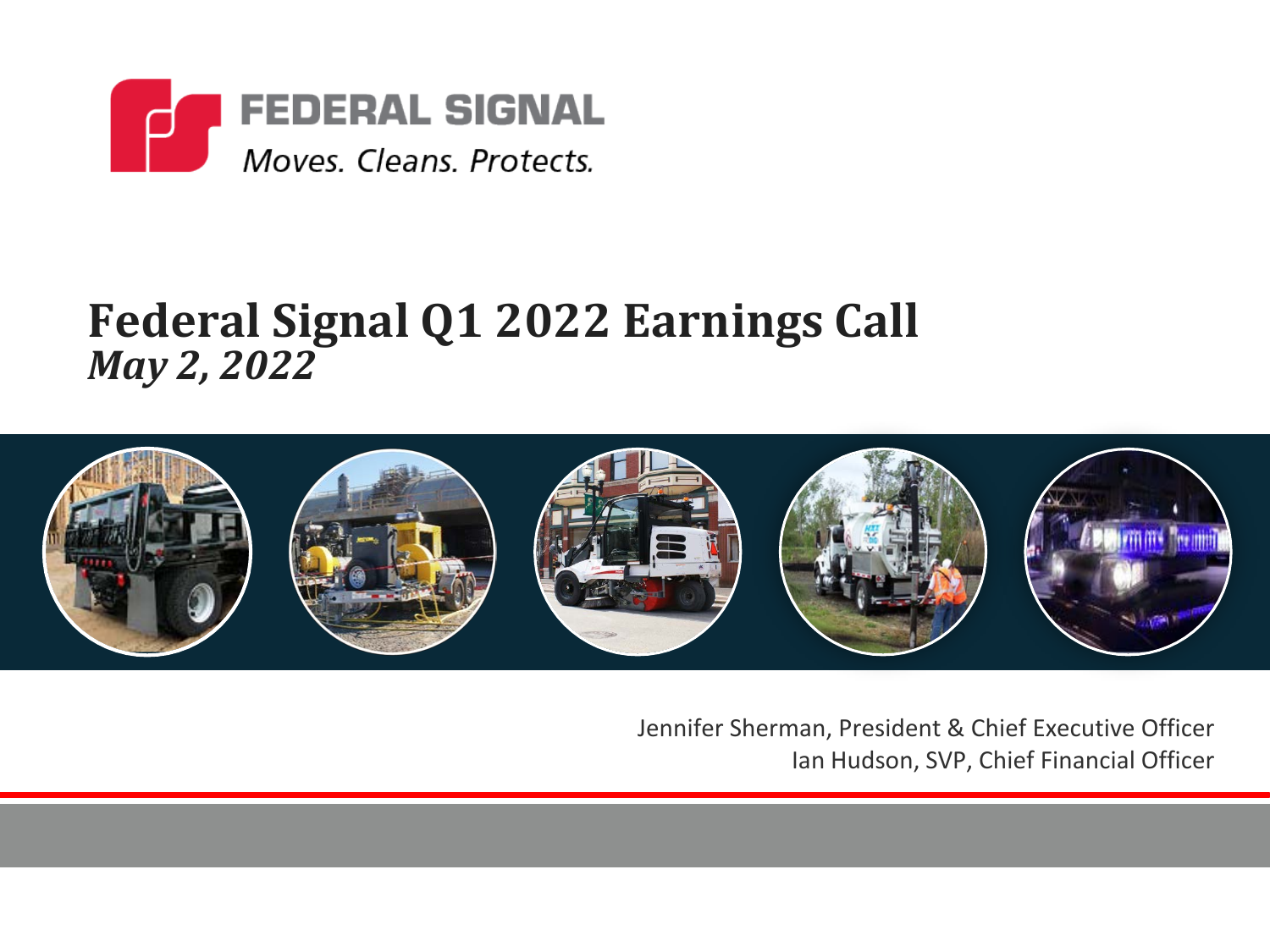## **Safe Harbor**

This presentation contains unaudited financial information and various forward-looking statements as of the date hereof and we undertake no obligation to update these forwardlooking statements regardless of new developments or otherwise. Statements in this presentation that are not historical are forward-looking statements. Such statements are subject to various risks and uncertainties that could cause actual results to vary materially from those stated. Such risks and uncertainties include but are not limited to: direct and indirect impacts of the coronavirus pandemic and the associated government response, risks and adverse economic effects associated with emerging geopolitical conflicts, product and price competition, supply chain disruptions, work stoppages, availability and pricing of raw materials, cybersecurity risks, risks associated with acquisitions such as integration of operations and achieving anticipated revenue and cost benefits, foreign currency exchange rate changes, interest rate changes, increased legal expenses and litigation results, legal and regulatory developments and other risks and uncertainties described in filings with the Securities and Exchange Commission (SEC).

This presentation also contains references to certain non-GAAP financial information. Such items are reconciled herein, in our earnings news release provided as of the date of this presentation or in other investor materials filed with the SEC.

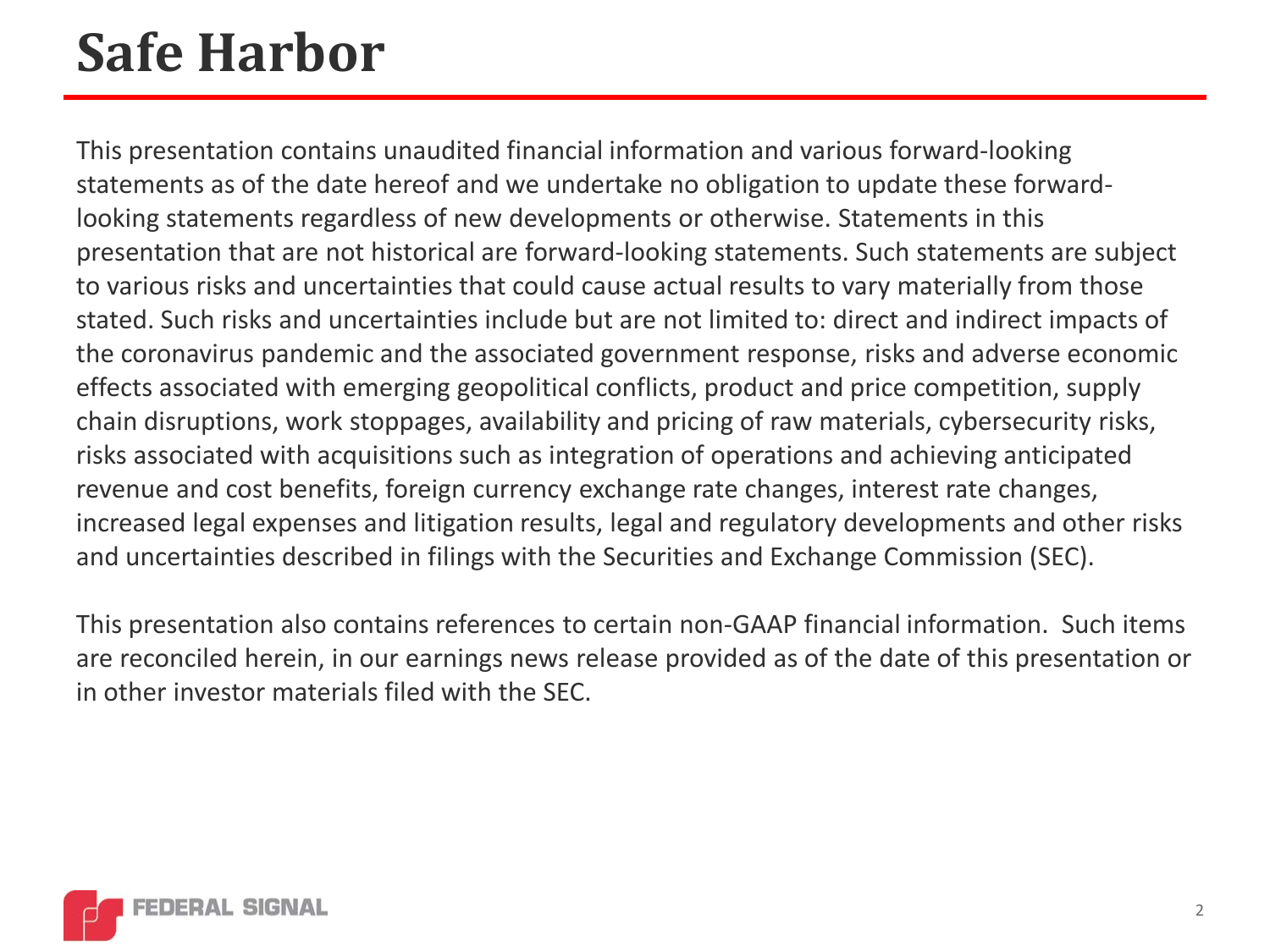## **Q1 Highlights \***

- Net sales of \$330 M, up \$51 M, or 18%
- Operating income of \$28.5 M, up \$0.7 M, or 3%
- Adjusted EBITDA of \$42.2 M, up \$1.0 M, or 2%
	- Adjusted EBITDA margin of 12.8%, compared to 14.8%
- GAAP EPS of \$0.33, vs. \$0.36
- Adjusted EPS of \$0.34, vs. \$0.38
- Record orders of \$453 M, up \$69 M, or 18%
- Record backlog of \$751 M, up \$342 M, or 83%
	- Backlog up \$122 M, or 19% vs. Q4 2021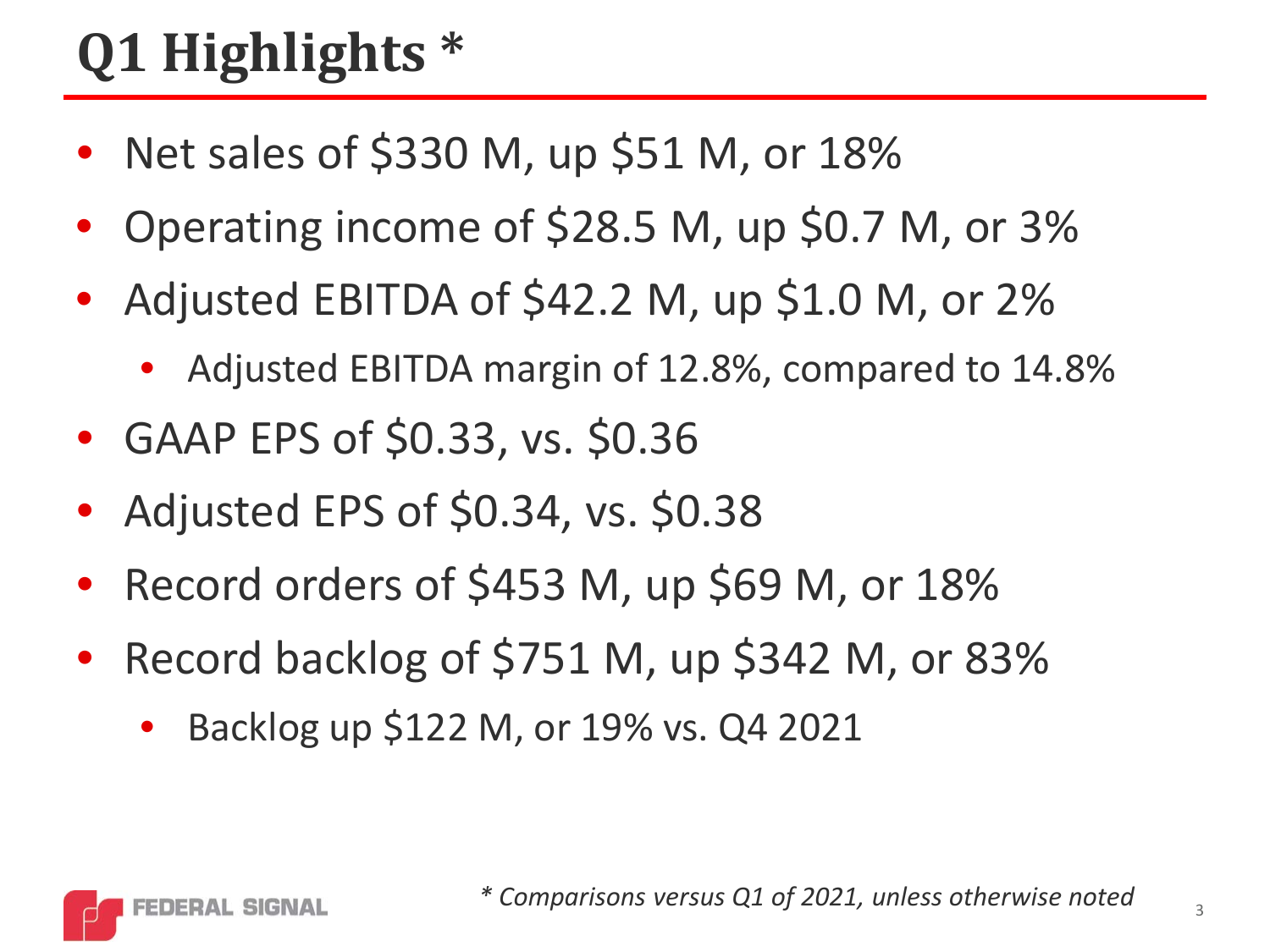## **Group and Corporate Results**

| \$ millions, except %     |                                                         | Q1 2022       | Q1 2021       | % Change |
|---------------------------|---------------------------------------------------------|---------------|---------------|----------|
| <b>ESG</b>                | <b>Orders</b>                                           | 387.6         | 324.2         | 20%      |
|                           | <b>Sales</b>                                            | 274.2         | 228.1         | 20%      |
|                           | <b>Operating income</b><br><b>Operating margin</b>      | 26.8<br>9.8%  | 27.1<br>11.9% | $-1%$    |
|                           | <b>Adjusted EBITDA</b><br><b>Adjusted EBITDA margin</b> | 39.3<br>14.3% | 39.3<br>17.2% | 0%       |
| <b>SSG</b>                | <b>Orders</b>                                           | 65.0          | 59.9          | 9%       |
|                           | <b>Sales</b>                                            | 56.0          | 50.7          | 10%      |
|                           | <b>Operating income</b><br><b>Operating margin</b>      | 7.9<br>14.1%  | 7.2<br>14.2%  | 10%      |
|                           | <b>Adjusted EBITDA</b><br><b>Adjusted EBITDA margin</b> | 8.9<br>15.9%  | 8.2<br>16.2%  | 9%       |
| <b>Corporate expenses</b> |                                                         | 6.2           | 6.5           | $-5%$    |
| <b>Consolidated</b>       | <b>Orders</b>                                           | 452.6         | 384.1         | 18%      |
|                           | <b>Sales</b>                                            | 330.2         | 278.8         | 18%      |
|                           | <b>Operating income</b>                                 | 28.5          | 27.8          | 3%       |
|                           | <b>Operating margin</b>                                 | 8.6%          | 10.0%         |          |
|                           | <b>Adjusted EBITDA</b>                                  | 42.2          | 41.2          | 2%       |
|                           | <b>Adjusted EBITDA margin</b>                           | 12.8%         | 14.8%         |          |

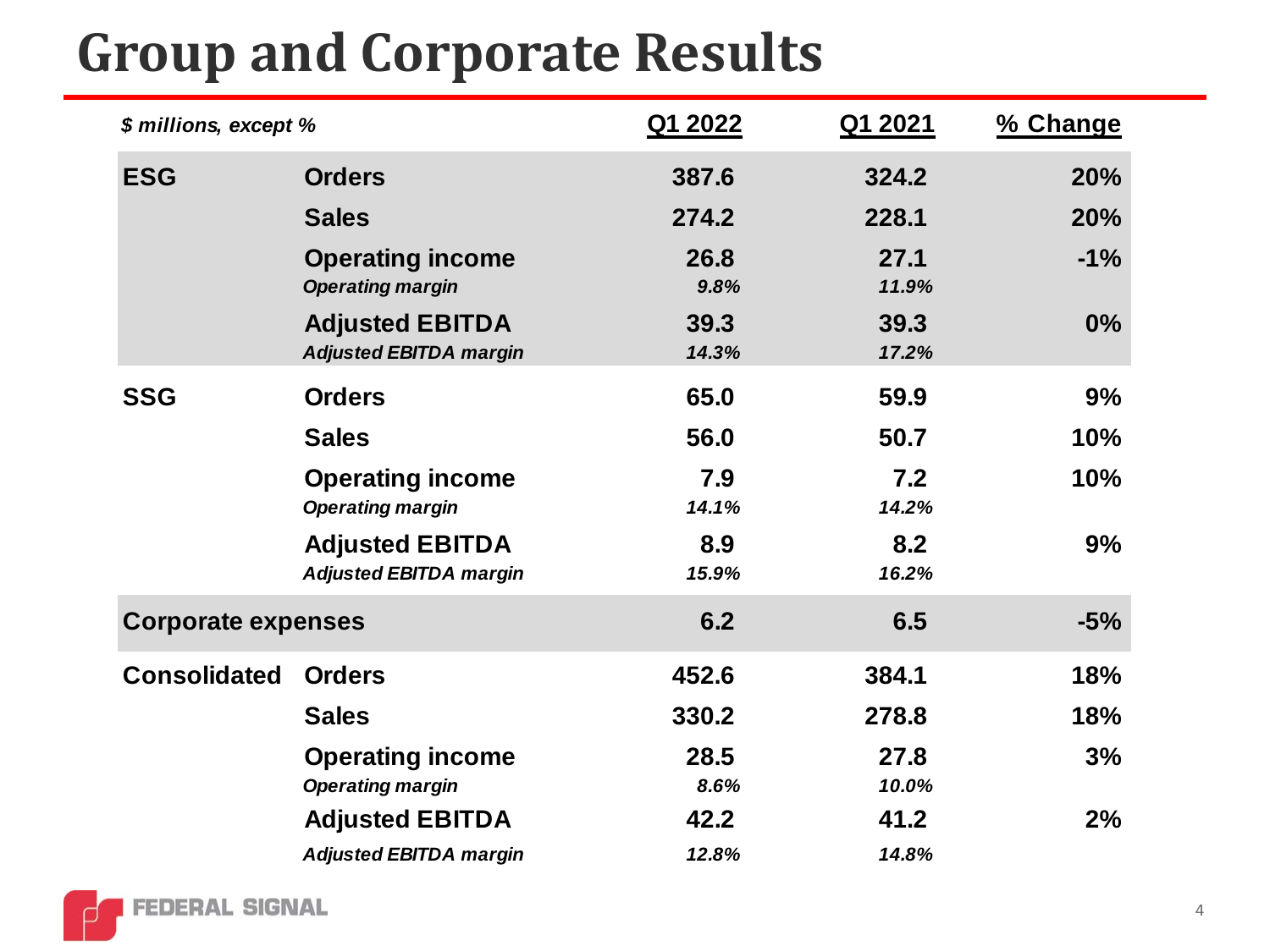## **Consolidated Statement of Operations**

| \$ millions, except % and per share          |    | Q1 2022 |    | Q1 2021 |    | \$ Change | % Change |
|----------------------------------------------|----|---------|----|---------|----|-----------|----------|
| <b>Net sales</b>                             | \$ | 330.2   | \$ | 278.8   | \$ | 51.4      | 18%      |
| <b>Gross profit</b>                          |    | 75.7    |    | 68.8    |    | 6.9       | 10%      |
| <b>SEG&amp;A expenses</b>                    |    | 43.6    |    | 38.2    |    | 5.4       | 14%      |
| <b>Amortization expense</b>                  |    | 3.3     |    | 2.6     |    | 0.7       | 27%      |
| Acquisition and integration related expenses |    | 0.3     |    | 0.2     |    | 0.1       | 50%      |
| <b>Operating income</b>                      |    | 28.5    |    | 27.8    |    | 0.7       | 3%       |
| Interest expense                             |    | 1.3     |    | 1.1     |    | 0.2       | 18%      |
| Other income, net                            |    | (0.4)   |    | (0.5)   |    | 0.1       | -20%     |
| Income tax expense                           |    | 7.1     |    | 5.0     |    | 2.1       | 42%      |
| <b>Net income</b>                            |    | 20.5    |    | 22.2    |    | (1.7)     | $-8%$    |
| <b>Diluted EPS</b>                           | \$ | 0.33    | \$ | 0.36    | \$ | (0.03)    | $-8%$    |
| <b>Diluted adjusted EPS</b>                  | \$ | 0.34    | \$ | 0.38    | \$ | (0.04)    | $-11%$   |
| <b>Gross Margin</b>                          |    | 22.9%   |    | 24.7%   |    |           |          |
| SEG&A expenses as a % of net sales           |    | 13.2%   |    | 13.7%   |    |           |          |
| <b>Effective tax rate</b>                    |    | 25.7%   |    | 18.4%   |    |           |          |

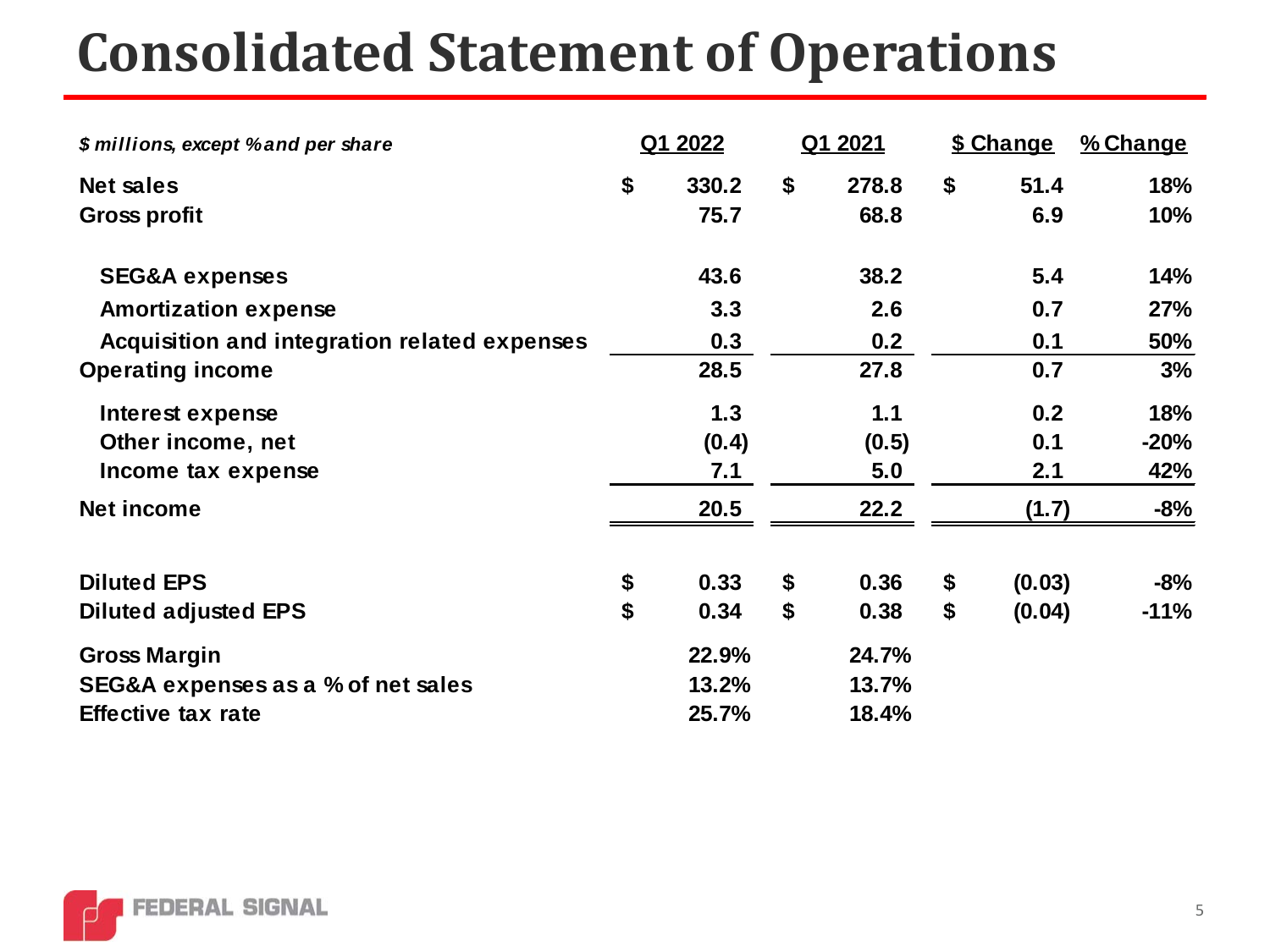## **Adjusted Earnings per Share**

| $(S \text{ in millions})$                    | <b>Three Months Ended March 31,</b> |                   |       |  |  |  |
|----------------------------------------------|-------------------------------------|-------------------|-------|--|--|--|
|                                              |                                     | 2022              | 2021  |  |  |  |
| Net income, as reported                      | \$                                  | $20.5$ \$         | 22.2  |  |  |  |
| <u>Add:</u>                                  |                                     |                   |       |  |  |  |
| Income tax expense                           |                                     | 7.1               | 5.0   |  |  |  |
| Income before income taxes                   |                                     | 27.6              | 27.2  |  |  |  |
| Add:                                         |                                     |                   |       |  |  |  |
| Acquisition and integration-related expenses |                                     | 0.3               | 0.2   |  |  |  |
| Coronavirus-related expenses (1)             |                                     |                   | 0.9   |  |  |  |
| Purchase accounting effects                  |                                     |                   | 0.1   |  |  |  |
| Adjusted income before income taxes          |                                     | 27.9              | 28.4  |  |  |  |
| Adjusted income tax expense (2)              |                                     | (7.2)             | (5.2) |  |  |  |
| <b>Adjusted net income</b>                   | \$                                  | 20.7 <sup>5</sup> | 23.2  |  |  |  |
|                                              |                                     |                   |       |  |  |  |
| Diluted EPS, as reported                     | \$                                  | 0.33<br>\$        | 0.36  |  |  |  |
| <b>Adjusted diluted EPS</b>                  | \$                                  | 0.34<br><b>S</b>  | 0.38  |  |  |  |

(1) Coronavirus-related expenses in the three months ended March 31, 2021 include direct expenses incurred as a result of the coronavirus pandemic, that are incremental to, and separable from, normal operations. These expenses primarily related to the Company's employee wellness initiatives, including reimbursement for certain coronavirus-related expenses.

(2) Adjusted income tax expense for the three months ended March 31, 2022 and 2021 was recomputed after excluding the impact of acquisition and integration-related expenses, coronavirus-related expenses and purchase accounting effects, where applicable.

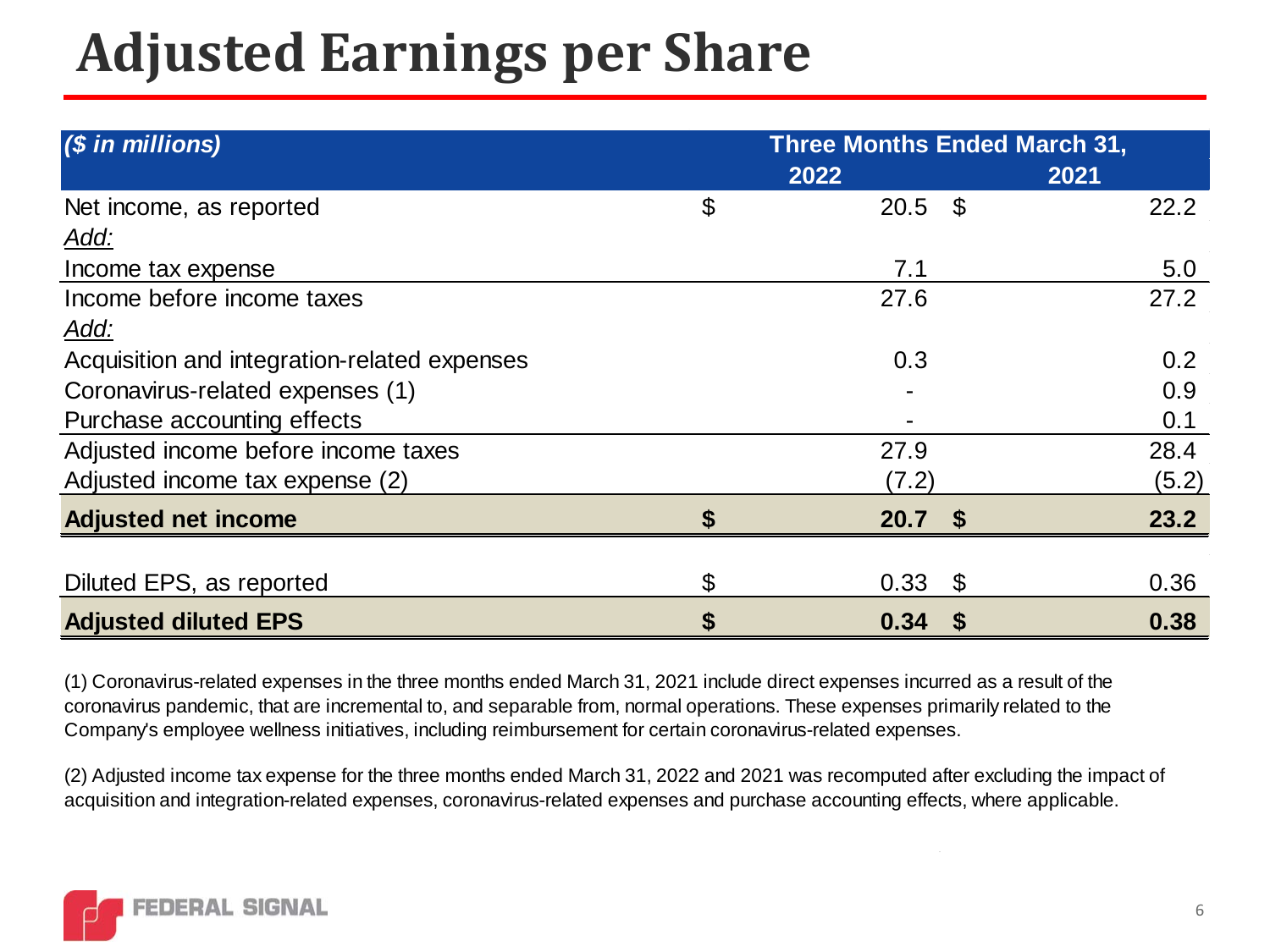## **Financial Strength and Flexibility \***

| <b>Strong capital</b><br>structure                                                                                                         | Cash and cash equivalents of \$39 M<br>Net debt of ~\$291 M **<br>In July 2019, we executed a five-year, \$500 M revolving credit facility,<br>with flexibility to increase by additional \$250 M for acquisitions<br>No debt maturities until July 2024<br>Net debt leverage remains low<br>Compliant with all covenants with significant headroom                                                                                                                                                                                                                                                                                                                   |
|--------------------------------------------------------------------------------------------------------------------------------------------|-----------------------------------------------------------------------------------------------------------------------------------------------------------------------------------------------------------------------------------------------------------------------------------------------------------------------------------------------------------------------------------------------------------------------------------------------------------------------------------------------------------------------------------------------------------------------------------------------------------------------------------------------------------------------|
| <b>Healthy cash flow</b><br>and access to cash<br>facilitate organic<br>growth<br>investment and<br>cash returns to<br><b>stockholders</b> | Generated $\sim$ \$7 M of cash from operations in Q1 this year<br>$\sim$ \$162 M of availability under revolving credit facility<br>Completed purchase of University Park building for $\sim$ \$28 M in Q1 2022<br>Anticipating other cap ex of \$25 M-\$30 M in 2022, including investments<br>in our plants to add capacity and gain efficiencies through automation<br>Paid \$5.5 M for dividends, reflecting increased dividend of \$0.09 per<br>share; recently declared similar dividend for Q2 2022<br>\$13.6 M of share repurchases in Q1 2022<br>$\bullet$<br>~\$62 M of repurchase authorization remaining under current programs<br>$($ ~3% of market cap) |

**FEDERAL SIGNAL** 

7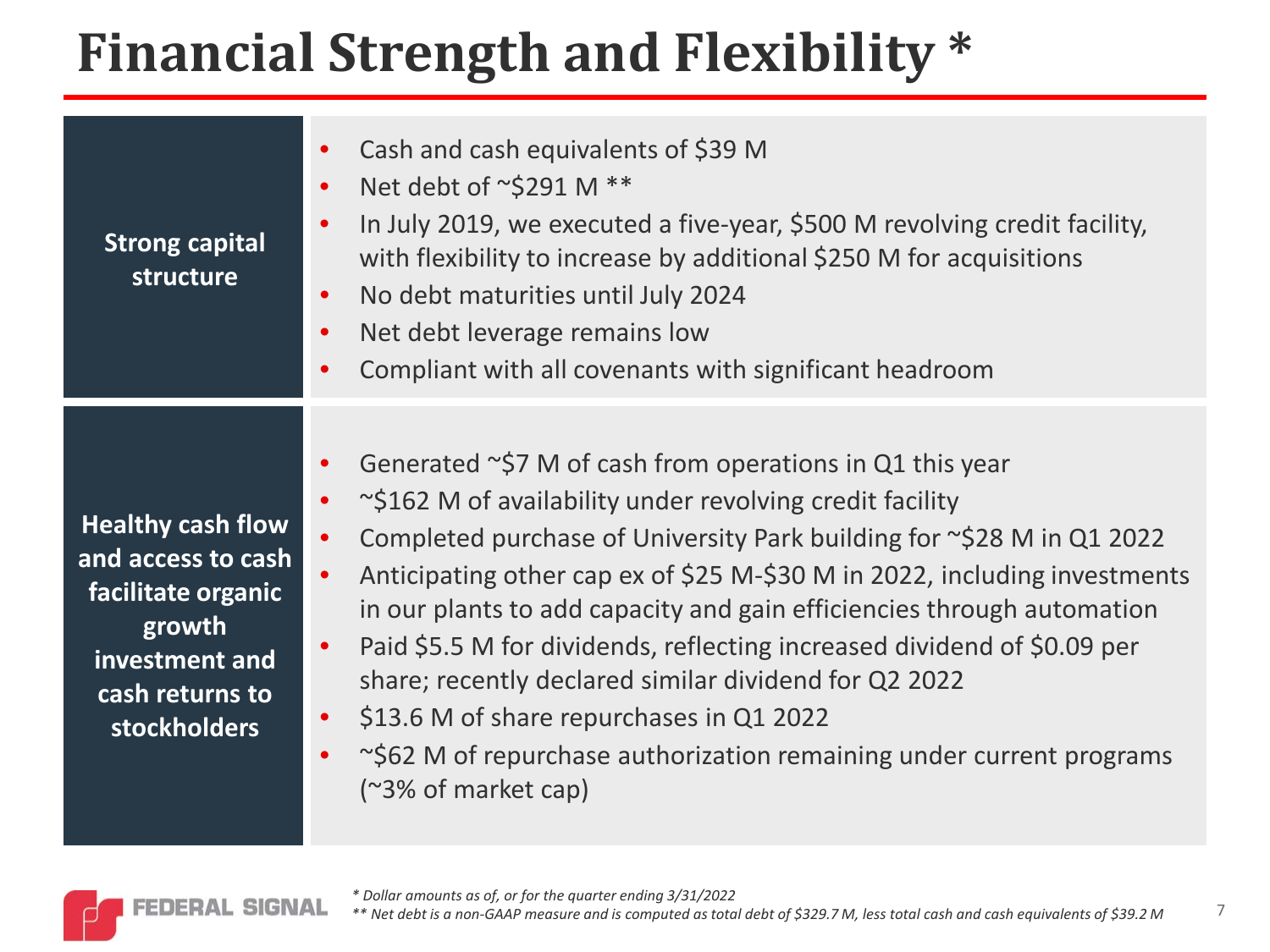## **CEO Remarks – Q1 Performance**

- Challenging start to the year, with conditions improving as the quarter progressed
	- **Spike in coronavirus-related absences in January, with dramatic** reduction in cases in February and March
	- After slow start, noted improvement in chassis deliveries within our dump truck businesses in March
- Revenues up over \$50 million, with both ESG and SSG reporting double-digit revenue growth
- ESG revenues up 20% year-over-year
	- **Increased sales of safe-digging trucks, dump truck bodies, metal 4** extraction support equipment and trailers
	- Aftermarket revenues up \$12 million, or 20%, compared to last year, with strong demand for rentals, parts and used equipment
- SSG revenues up 10% year-over-year, reflecting higher sales of public safety equipment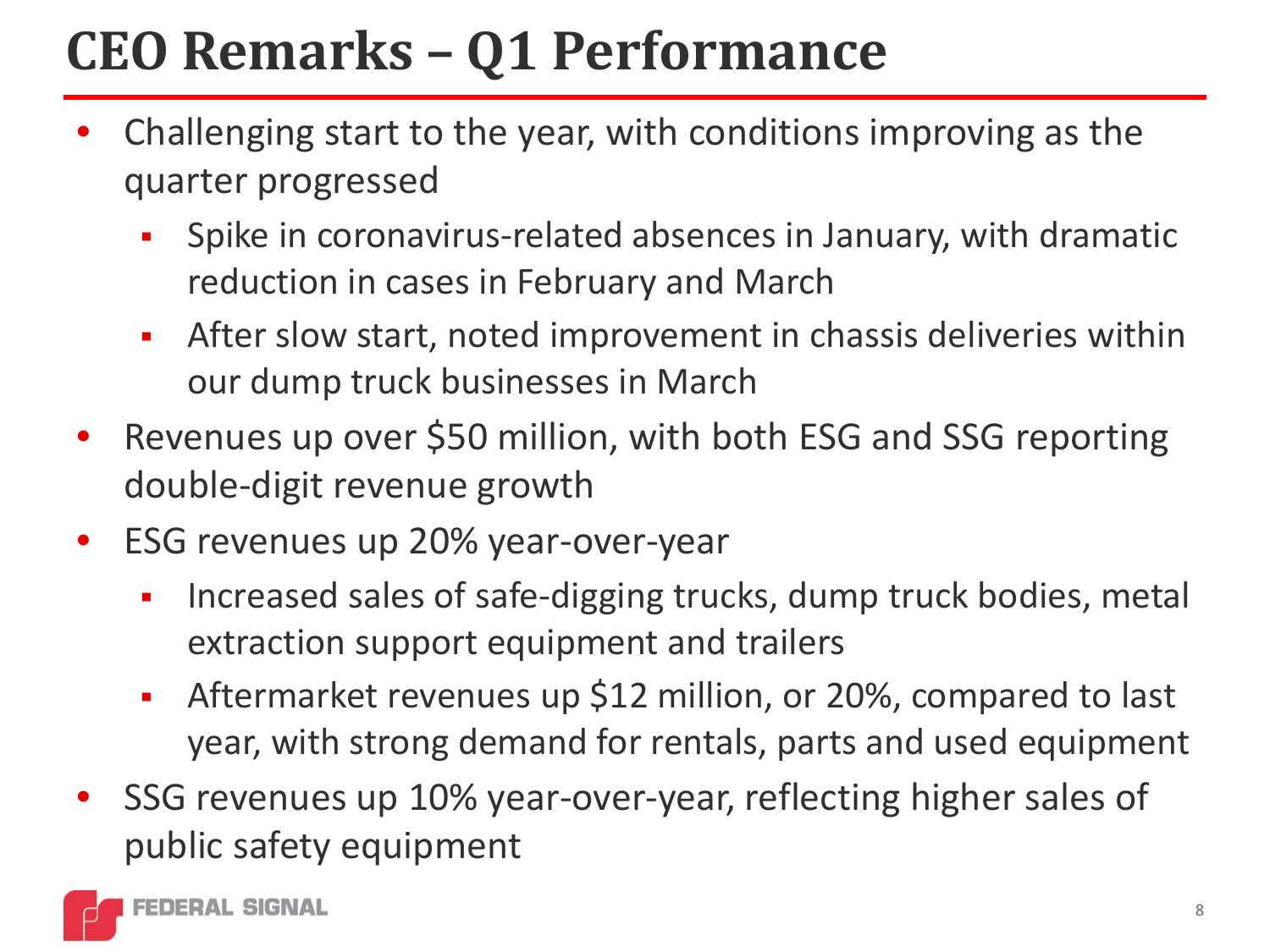## **CEO Remarks – Market Conditions**

- Demand remains at unprecedented levels, with orders from both municipal and industrial customers up ~25% vs. last year
- Municipal demand includes benefits from federal stimulus, with orders for sewer cleaners and street sweepers both up by 40%+ vs. last year
- Strong demand within our public safety end markets, with backlog more than double the same time last year
- Recent increase in oil prices contributing to higher demand for industrial products
	- Orders for safe-digging trucks in Q1 were up 90% vs. last year
	- Strong rental demand from industrial contractors; Jetstream reported record rental revenues for waterblasting equipment in Q1
- Ongoing supply chain disruption, but chassis deliveries remained on schedule at the majority of our vehicle-based businesses
- Proactive pricing actions taken to mitigate cost inflation
- Labor availability remains good overall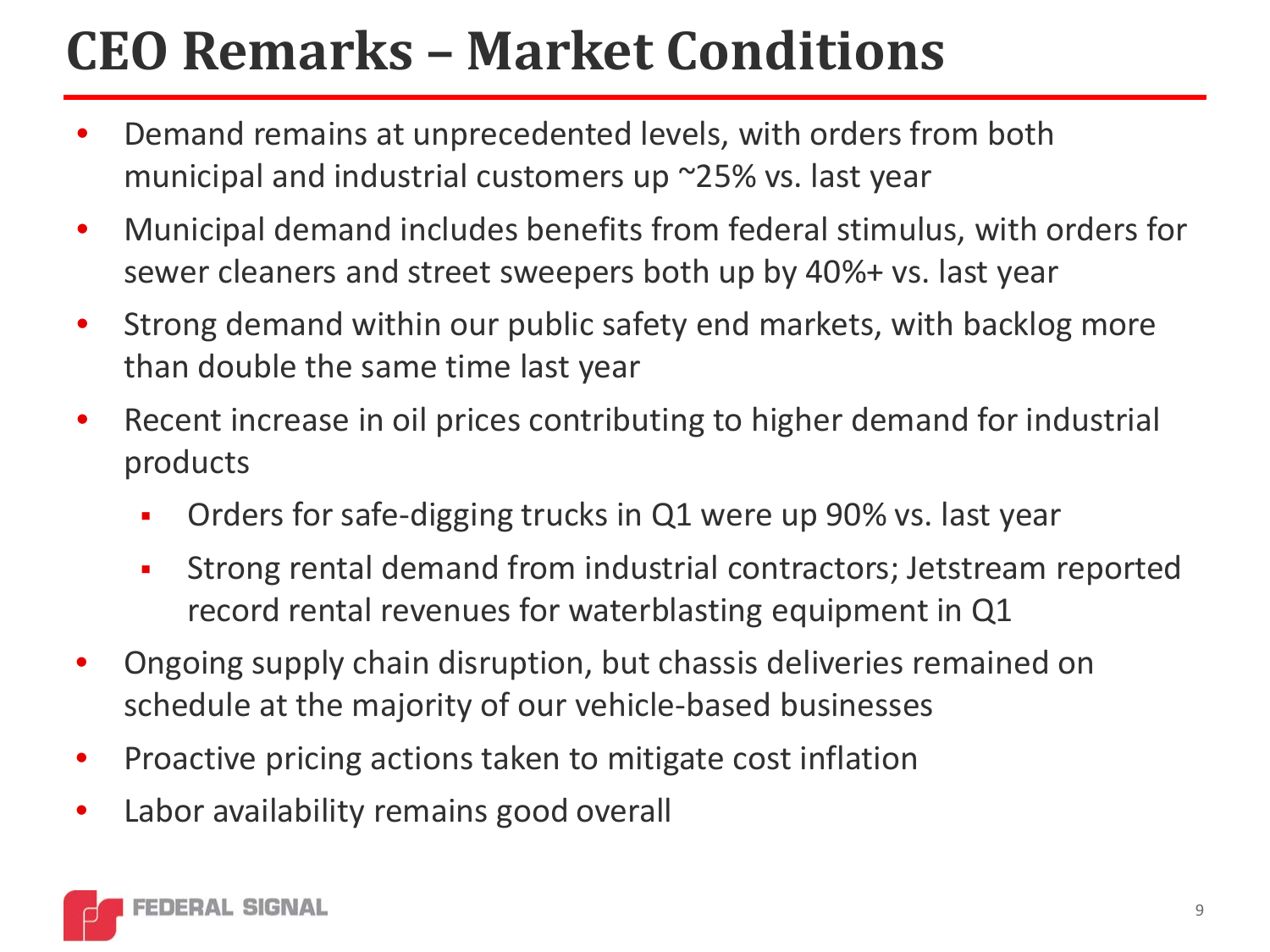## **CEO Remarks – Growth Initiatives**

#### Safe-digging

- Introduction of TRUVAC TRXX trailer further expands our suite of safe-digging product offerings
- Broadband infrastructure
	- Broad range of products to meet demand expected from infrastructure legislation
- **Electrification** 
	- Recent launch of hybrid sweeper products, and working with different partners on further electrification efforts
- Opportunities for geographic expansion of aftermarket business





TRUVAC's TRXX Vacuum Excavator Trailer Elgin's Plug-In Hybrid Broom Bear



Rugby's Vari-Class body platform on a fully electric class 7 chassis



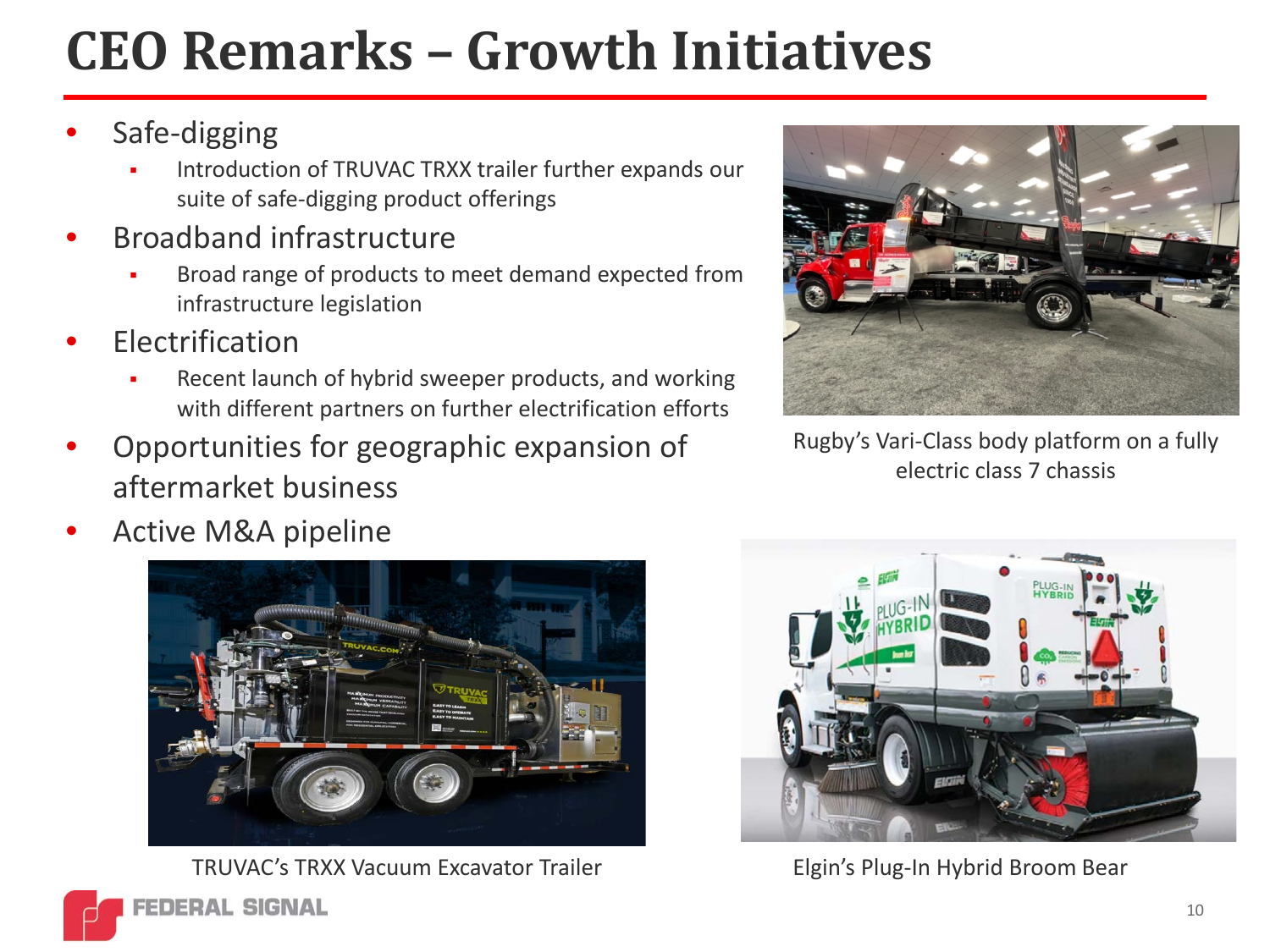## **2022 Outlook**

### **Raising low end of full-year Adjusted EPS\* Outlook by \$0.04, establishing a new range of \$1.80 to \$2.00**

#### **Key Assumptions**

#### *Raising low end of full-year net sales outlook by \$30 million, establishing a new range of \$1.38 B to \$1.45 B*

- *Includes full-year contribution from 2021 acquisitions; represents YoY growth of 14% - 20% vs. \$1.21 B in 2021*
- Double-digit improvement in pre-tax earnings
- Depreciation and amortization expense of ~\$60 M
- Capital expenditures of \$25 M to \$30 M, excluding University Park building purchase
- Interest expense of  $\sim$ \$7.5 M \$9 M
- Effective tax rate resets to a normalized rate of ~25%, excluding discrete items; YoY EPS headwind of ~\$0.20
- $\blacksquare$  ~62 M weighted average shares outstanding
- No significant deterioration in current supply chain environment; assumes steady flow of customer-provided chassis
- No significant increase in current input costs

\*Adjusted earnings per share ("EPS") is a non-GAAP measure, which includes certain adjustments to reported GAAP income from continuing operations and diluted EPS. In 2021, we made adjustments to exclude the impact of acquisition and integration-related (benefits) expenses, pension-related charges, restructuring activity, coronavirus-related expenses and purchase accounting effects, where applicable. Should any similar items occur in 2022, we would expect to exclude them from the determination of adjusted EPS. However, because of the underlying uncertainty in quantifying amounts which may not yet be known, a reconciliation of our Adjusted EPS outlook to the most applicable GAAP measure is excluded based on the unreasonable efforts exception in Item 10(e)(1)(i)(B).

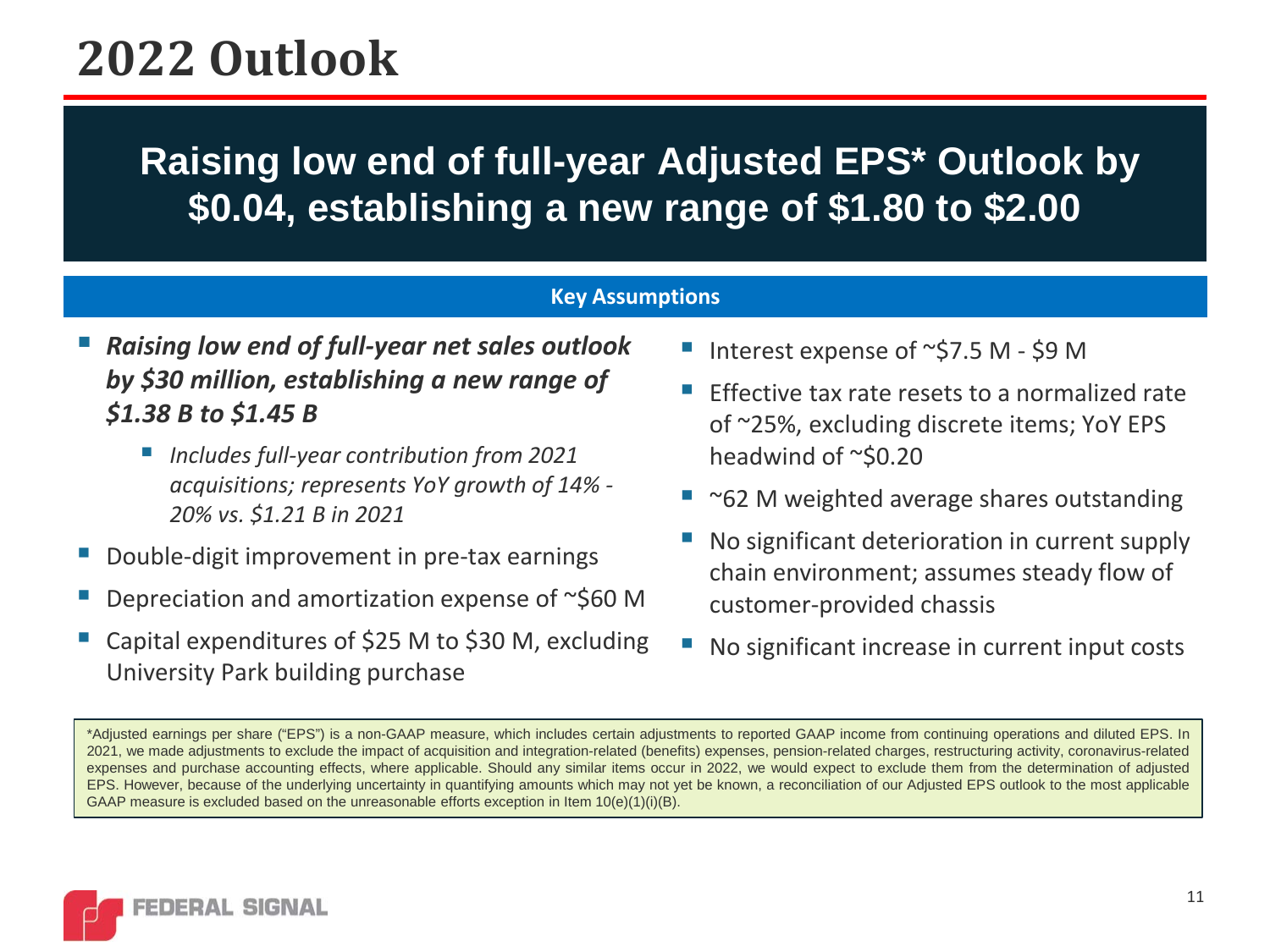## **Federal Signal Q1 2022 Earnings Call**



### *May 2, 2022*

Jennifer Sherman, President & Chief Executive Officer Ian Hudson, SVP, Chief Financial Officer

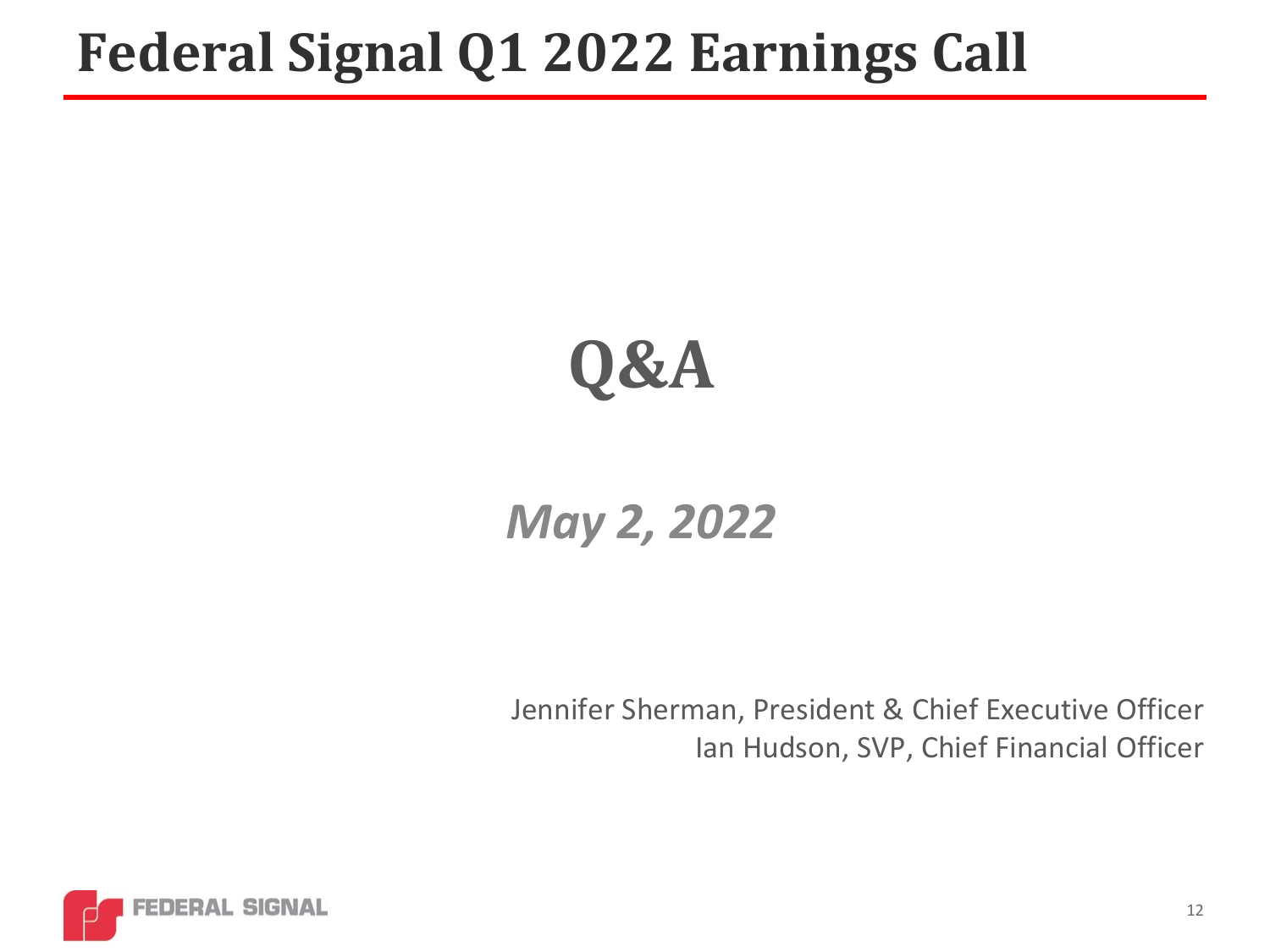## **Investor Information**

**Stock Ticker - NYSE:FSS**

**Company website:** [federalsignal.com/investors](https://www.federalsignal.com/investors)

#### **HEADQUARTERS**

1415 West 22<sup>nd</sup> Street, Suite 1100 Oak Brook, IL 60523

#### **INVESTOR RELATIONS**

630-954-2000

**Ian Hudson** SVP, Chief Financial Officer IHudson@federalsignal.com

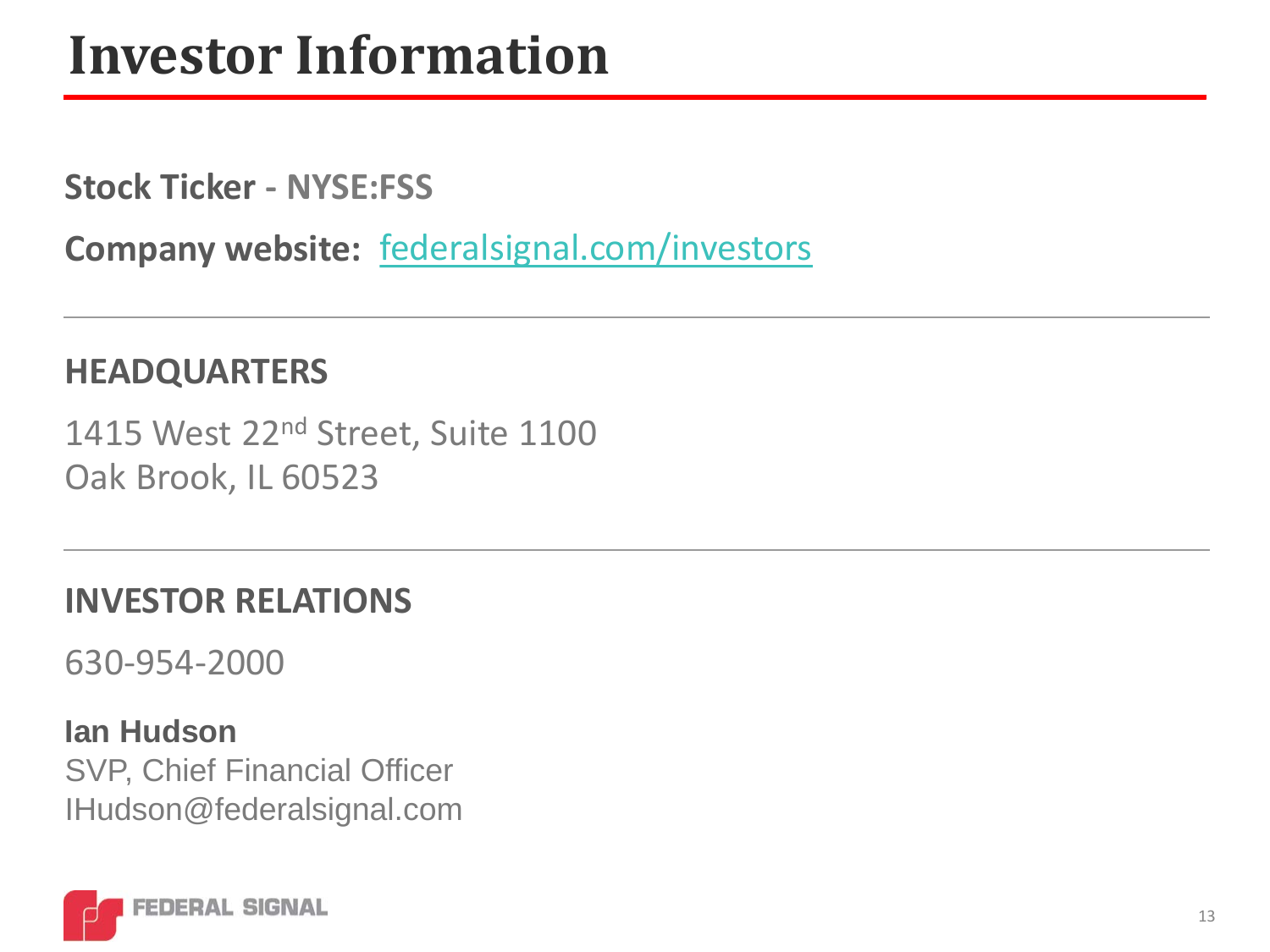## **Federal Signal Q1 2022 Earnings Call**

# **Appendix**

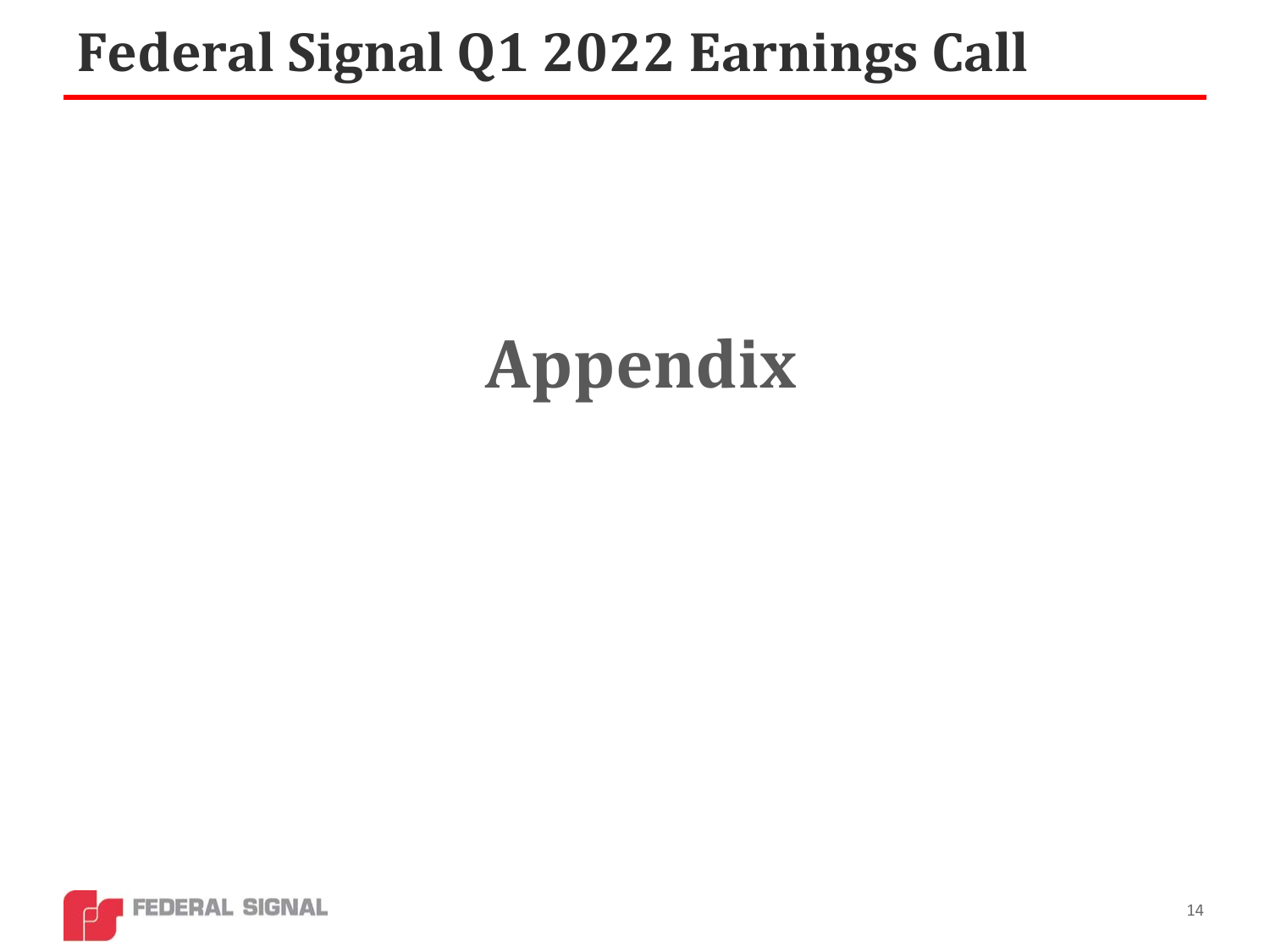## **Consolidated Adjusted EBITDA**

| \$ millions, except %                        |    | Q1 2022 | Q1 2021 |       |
|----------------------------------------------|----|---------|---------|-------|
| <b>Net income</b>                            | \$ | 20.5    | \$      | 22.2  |
| Add:                                         |    |         |         |       |
| Interest expense                             |    | 1.3     |         | 1.1   |
| Acquisition and integration-related expenses |    | 0.3     |         | 0.2   |
| <b>Coronavirus-related expenses</b>          |    |         |         | 0.9   |
| <b>Purchase accounting effects</b>           |    |         |         | 0.1   |
| Other (income) expense, net                  |    | (0.4)   |         | (0.5) |
| Income tax expense                           |    | 7.1     |         | 5.0   |
| Depreciation and amortization                |    | 13.4    |         | 12.2  |
| <b>Consolidated adjusted EBITDA</b>          |    | 42.2    |         | 41.2  |
| <b>Net Sales</b>                             |    | 330.2   |         | 278.8 |
| <b>Consolidated adjusted EBITDA margin</b>   |    | 12.8%   |         | 14.8% |

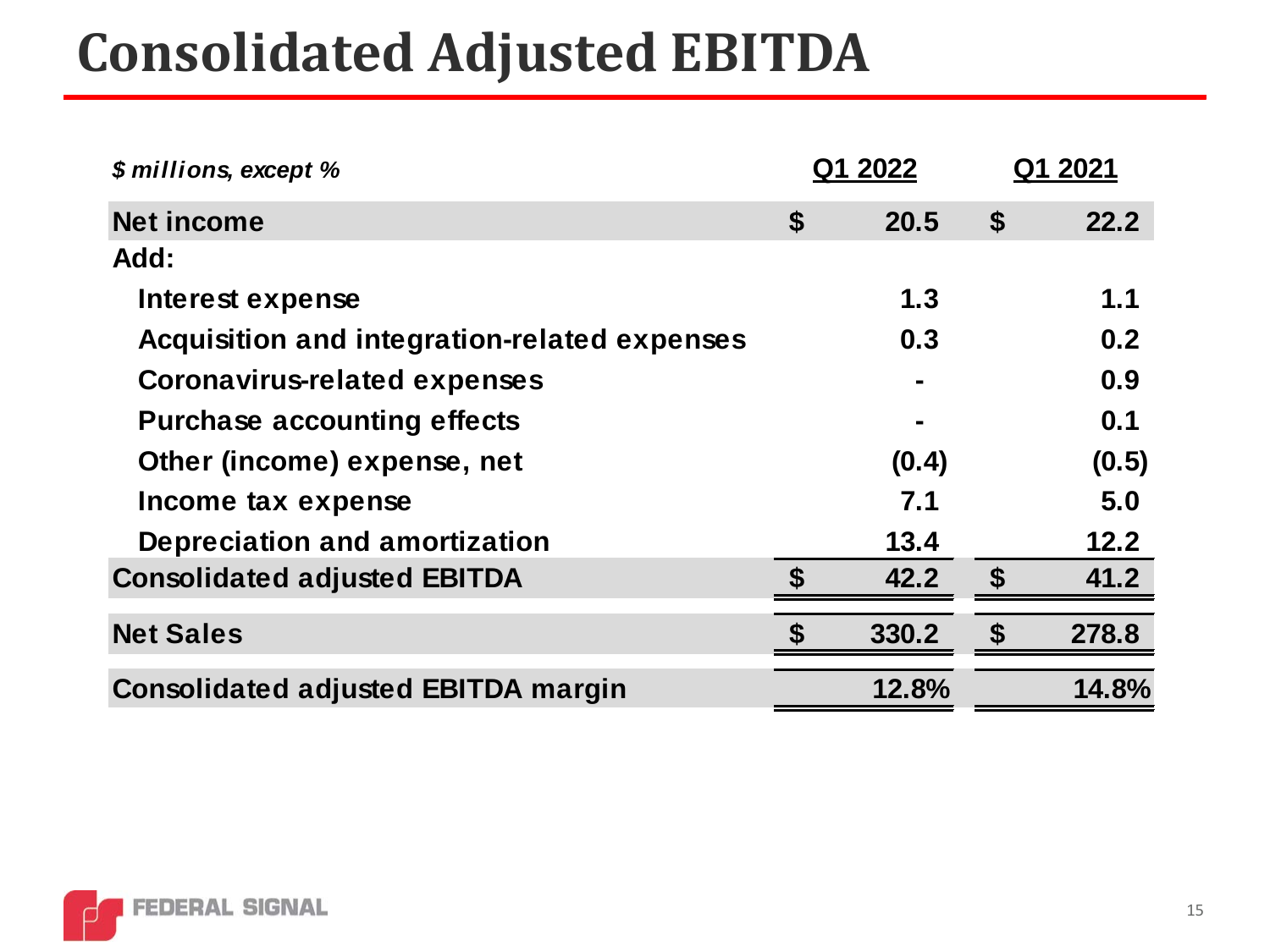## **Segment Adjusted EBITDA**

| \$ millions, except %                        |                           | Q1 2022 | Q1 2021 |       |
|----------------------------------------------|---------------------------|---------|---------|-------|
| <b>Operating Income</b>                      | \$                        | 26.8    | \$      | 27.1  |
| Add:                                         |                           |         |         |       |
| Acquisition and integration-related expenses |                           | 0.1     |         | 0.0   |
| <b>Coronavirus-related expenses</b>          |                           |         |         | 0.8   |
| <b>Purchase accounting effects</b>           |                           |         |         | 0.1   |
| <b>Depreciation and amortization</b>         |                           | 12.4    |         | 11.3  |
| <b>Adjusted EBITDA</b>                       | \$                        | 39.3    | \$      | 39.3  |
| <b>Net Sales</b>                             | $\boldsymbol{\mathsf{s}}$ | 274.2   | \$      | 228.1 |
| <b>Adjusted EBITDA margin</b>                |                           | 14.3%   |         | 17.2% |
| <b>SSG</b>                                   |                           |         |         |       |
| \$ millions, except %                        |                           | Q1 2022 | Q1 2021 |       |
| <b>Operating Income</b>                      | $\boldsymbol{\mathsf{s}}$ | 7.9     | \$      | 7.2   |
| Add:                                         |                           |         |         |       |
| <b>Coronavirus-related expenses</b>          |                           |         |         | 0.1   |
| <b>Depreciation and amortization</b>         |                           | 1.0     |         | 0.9   |
| <b>Adjusted EBITDA</b>                       | $\boldsymbol{\mathsf{s}}$ | 8.9     | \$      | 8.2   |
| <b>Net Sales</b>                             |                           | 56.0    |         | 50.7  |
| <b>Adjusted EBITDA margin</b>                |                           | 15.9%   |         | 16.2% |

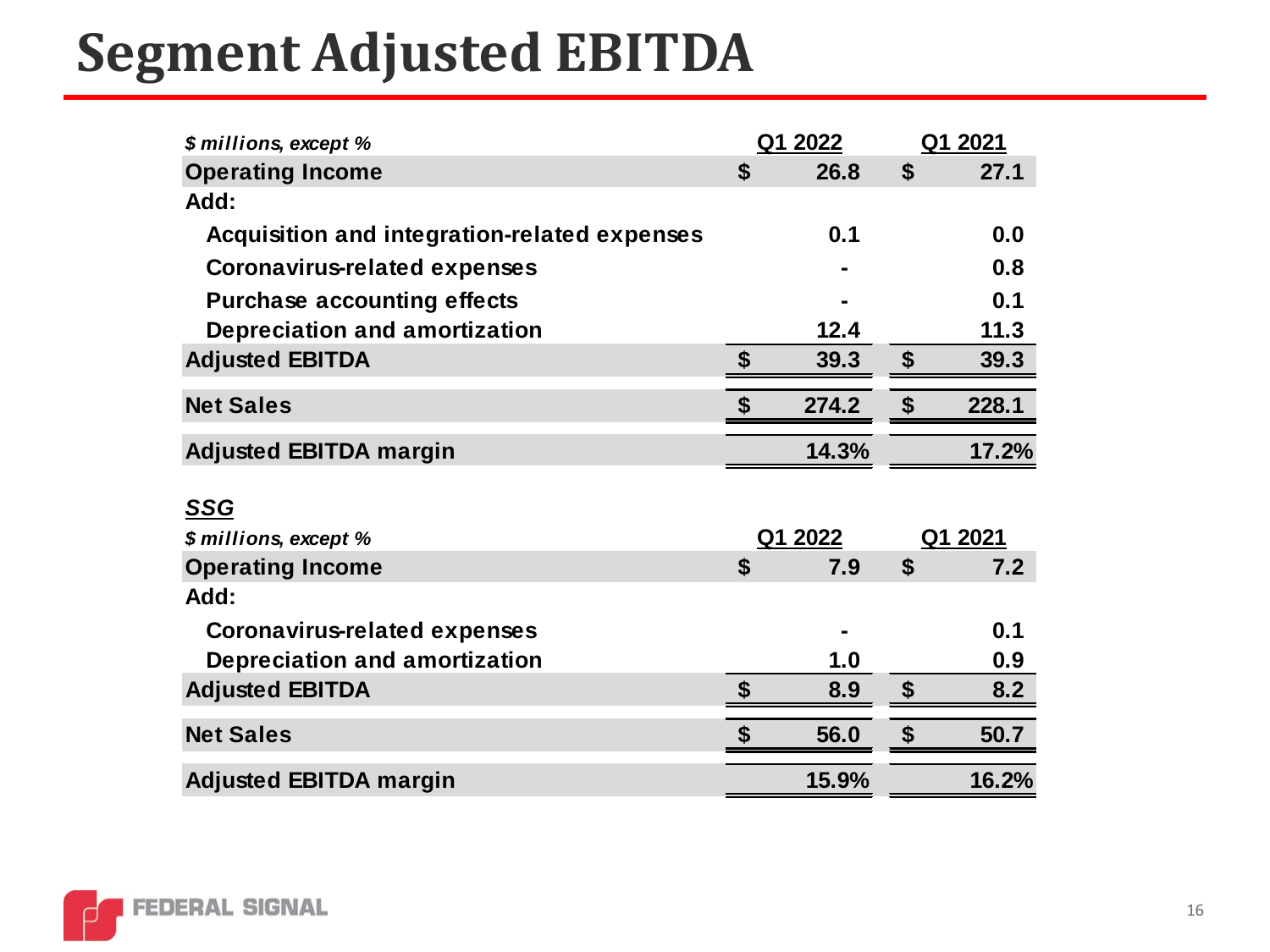## **Non-GAAP Measures**

- Adjusted net income and earnings per share ("EPS") The Company believes that modifying its 2022 and 2021 net income and diluted EPS provides additional measures which are representative of the Company's underlying performance and improves the comparability of results between reporting periods. During the three months ended March 31, 2022 and 2021, adjustments were made to reported GAAP net income and diluted EPS to exclude the impact of acquisition and integration-related expenses, coronavirus-related expenses and purchase accounting effects, where applicable.
- Adjusted EBITDA and adjusted EBITDA margin The Company uses adjusted EBITDA and the ratio of adjusted EBITDA to net sales ("adjusted EBITDA margin"), at both the consolidated and segment level, as additional measures which are representative of its underlying performance and to improve the comparability of results across reporting periods. We believe that investors use versions of these metrics in a similar manner. For these reasons, the Company believes that adjusted EBITDA and adjusted EBITDA margin, at both the consolidated and segment level, are meaningful metrics to investors in evaluating the Company's underlying financial performance. Other companies may use different methods to calculate adjusted EBITDA and adjusted EBITDA margin.
- Consolidated adjusted EBITDA is a non-GAAP measure that represents the total of net income, interest expense, acquisition and integration-related expenses, coronavirus-related expenses, purchase accounting effects, other income/expense, income tax expense, and depreciation and amortization expense. Consolidated adjusted EBITDA margin is a non-GAAP measure that represents the total of net income, interest expense, acquisition and integration-related expenses, coronavirus-related expenses, purchase accounting effects, other income/expense, income tax expense, and depreciation and amortization expense divided by net sales for the applicable period(s).
- Segment adjusted EBITDA is a non-GAAP measure that represents the total of segment operating income, acquisition and integration-related expenses, coronavirus-related expenses, purchase accounting effects and depreciation and amortization expense, as applicable. Segment adjusted EBITDA margin is a non-GAAP measure that represents the total of segment operating income, acquisition and integration-related expenses, coronavirus-related expenses, purchase accounting effects and depreciation and amortization expense, as applicable, divided by net sales for the applicable period(s). Segment operating income includes all revenues, costs and expenses directly related to the segment involved. In determining segment income, neither corporate nor interest expenses are included. Segment depreciation and amortization expense relates to those assets, both tangible and intangible, that are utilized by the respective segment.